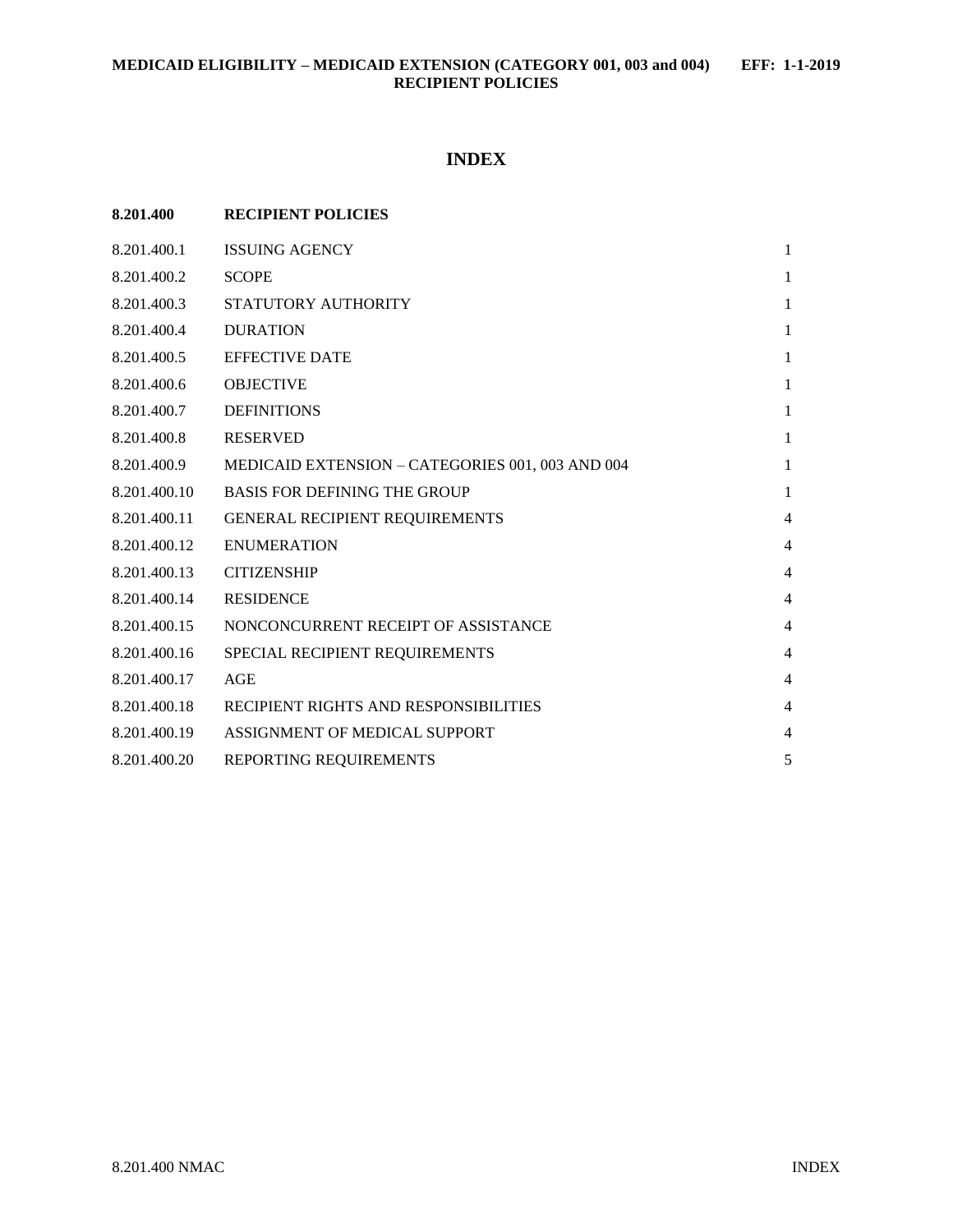### **TITLE 8 SOCIAL SERVICES CHAPTER 201 MEDICAID ELIGIBILITY - MEDICAID EXTENSION (CATEGORY 001, 003 and 004) PART 400 RECIPIENT POLICIES**

<span id="page-1-0"></span>**8.201.400.1 ISSUING AGENCY:** New Mexico Human Services Department. [8.201.400.1 NMAC - Rp, 8.201.400.1 NMAC, 1/1/2019]

<span id="page-1-1"></span>**8.201.400.2 SCOPE:** The rule applies to the general public. [8.201.400.2 NMAC - Rp, 8.201.400.2 NMAC, 1/1/2019]

<span id="page-1-2"></span>**8.201.400.3 STATUTORY AUTHORITY:** The New Mexico medicaid program is administered pursuant to regulations promulgated by the federal department of health and human services under Title XIX of the Social Security Act, as amended and by the state human services department pursuant to state statute. See Sections 27-2-12 *et seq*., NMSA 1978 (Repl. Pamp. 1991).

[8.201.400.3 NMAC - Rp, 8.201.400.3 NMAC, 1/1/2019]

<span id="page-1-3"></span>**8.201.400.4 DURATION:** Permanent. [8.201.400.4 NMAC - Rp, 8.201.400.4 NMAC, 1/1/2019]

<span id="page-1-4"></span>**8.201.400.5 EFFECTIVE DATE:** January 1, 2019, unless a later date is cited at the end of the section. [8.201.400.5 NMAC - Rp, 8.201.400.5 NMAC, 1/1/2019]

<span id="page-1-5"></span>**8.201.400.6 OBJECTIVE:** The objective of these regulations is to provide eligibility policy and procedures for the medicaid program.

[8.201.400.6 NMAC - Rp, 8.201.400.6 NMAC, 1/1/2019]

<span id="page-1-6"></span>**8.201.400.7 DEFINITIONS:** [**RESERVED**]

<span id="page-1-7"></span>**8.201.400.8** [**RESERVED**]

<span id="page-1-8"></span>**8.201.400.9 MEDICAID EXTENSION - CATEGORIES 001, 003 AND 004:** Medicaid extension (categories 001, 003 and 004) provides coverage for certain groups of individuals who have lost eligibility for supplemental security income (SSI) for specified reasons. [8.201.400.9 NMAC - Rp, 8.201.400.9 NMAC, 1/1/2019]

<span id="page-1-9"></span>**8.201.400.10 BASIS FOR DEFINING THE GROUP:** Medicaid provides coverage for the following groups of applicants/recipients who have received supplemental security income (SSI) benefits and who have lost their SSI benefits for specified reasons.

**A. Pickle and 503 lead cases:**

**(1)** Individuals who were entitled to SSI benefits and who subsequently lose eligibility for SSI solely due to the cost-of-living increase (COLA) in Title II benefits are automatically extended medicaid effective the month after the termination of SSI. These cases are referred to as 503 leads. See Public Law 94-566, Section 503 (also known as the "Pickle Amendment").

**(2)** Individuals who lose SSI eligibility for any reason other than the COLA increases (Pickle cases) may be entitled to medicaid if the following conditions exist:

**(a)** the reason for loss of SSI no longer exists; and

**(b)** the adjusted income after applying the applicable income disregards is below the current SSI income ceiling federal benefit rate (FBR).

**(3)** Individuals who received both Title II and SSI benefits after April 1977 and who lost SSI eligibility, but would still be eligible for SSI if the Title II COLAs were deducted from countable income are eligible for medicaid extension. See Lynch V. Rank, 747 F.2d. 528 (9th Cir. 1984). These individuals must meet the requirements for SSI eligibility after the Title II COLAs are deducted.

**(a)** To determine the countable Title II income, deduct the Title II COLAs received after the last SSI eligibility period using the FBR table compared with the current SSI income ceiling. See 8.200.520 NMAC, Income Standards.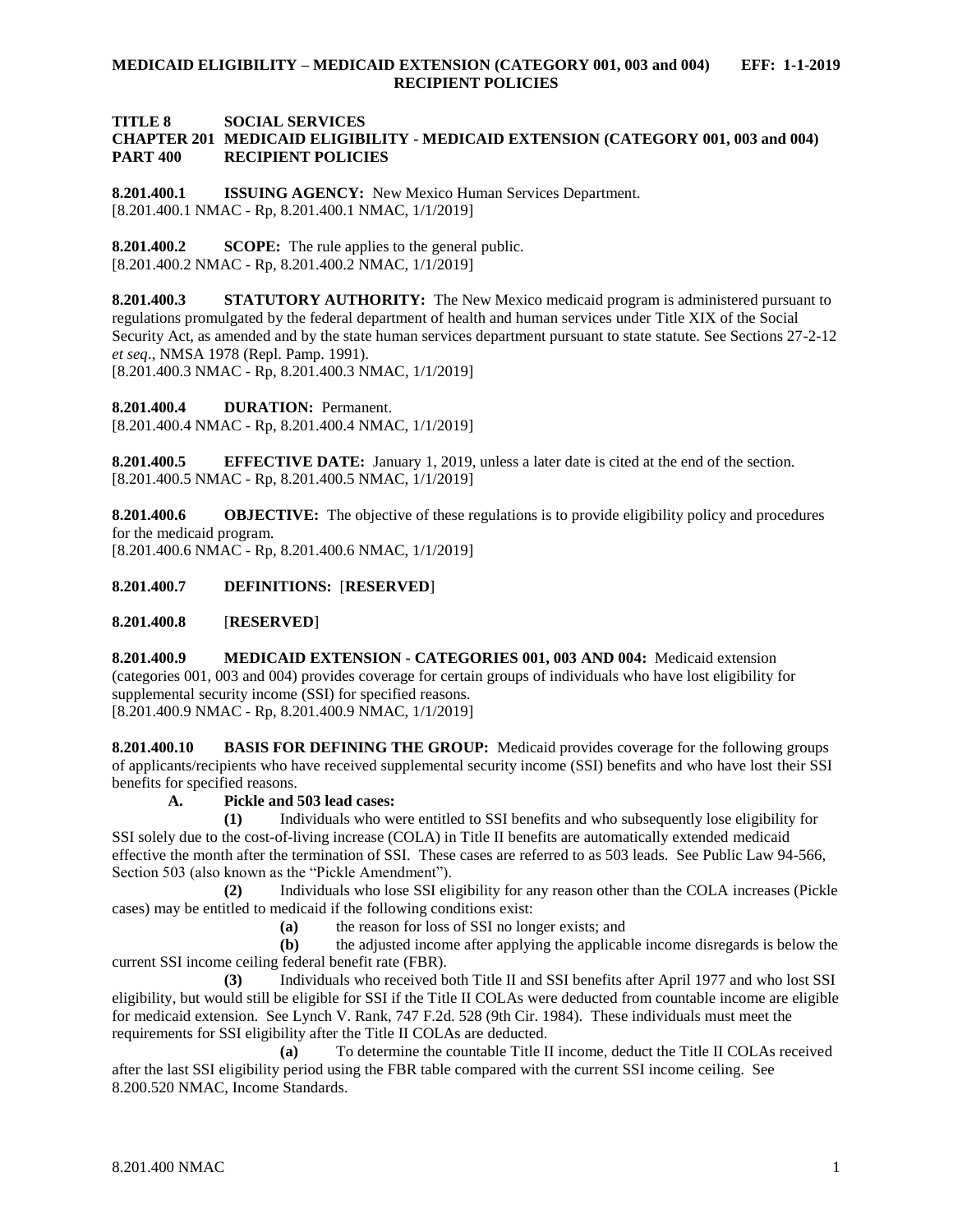**(b)** The social security administration (SSA) office identifies applicants/recipients as "Pickle" or "503 lead" cases and the human services department (HSD) disseminates this information to the appropriate income support division (ISD) office. The income support division (ISD) worker approves the case effective the month after the SSI termination.

**(c)** After identification as a 503 lead or a Pickle case, the SSA office generates a notice to individuals advising them of their right to apply for medicaid.

**B. Early widow(er)s:**

**(1)** Widow(er)s between 60 and 64 years of age, who meet the following requirements are eligible for medicaid extension, (Public Law 100-203, which amended Section 1634D of the Social Security Act):

**(a)** current Title II recipients who were entitled to and received SSI benefits;

**(b)** subsequently lost eligibility for SSI due to initial receipt of, or increase in, early widow's or widower's benefits; and

**(c)** are not entitled to medicare part A, hospital insurance.

**(2)** Medicaid coverage is extended until an applicant/recipient either becomes eligible for the hospital insurance under medicare part A or reaches 65 years of age, whichever is earlier.

**(3)** The ISD worker disregards a Title II widow(er)'s benefit for the purpose of determining

eligibility.

**C. Child insurance benefits:**

**(1)** Individuals who lose SSI eligibility after July 1, 1987 as a result of entitlement to or receipt of an increase in Title II benefits for disabled adult children (DACs) are eligible for medicaid extension. [Public Law 99-643, Section 6].

**(2)** The SSA office identifies DACs systematically and HSD alerts the appropriate ISD office to approve the case effective the month after the SSI termination.

**(a)** Title II DAC benefit is disregarded in determining eligibility.

**(b)** Title II benefits are awarded from the account(s) of the individual's parent(s)

and, in most instances, can be identified by a claim suffix of "C" following the claim number;

### **D. Disabled widow(er)s and disabled surviving divorced spouses:**

**(1)** Disabled widow(er)s and disabled surviving divorced spouses who lost SSI on or after January 1, 1991 due to receipt of Title II benefits resulting from the liberalization of the definition of disability. See Section 503 of OBRA 1990. To qualify for medicaid, these applicant/recipients must meet all of the following conditions:

Title II benefits;

**(a)** received SSI for the month prior to the month in which they began receiving the

**(b)** would continue to be eligible for SSI if the amount of the Title II benefit were not counted as income; and

**(c)** are not entitled to medicare part A.

**(2)** These applicants/recipients lose eligibility for medicaid extension when they become entitled to medicare part A.

**E. Nonpayment SSI status (E01):** Non-institutionalized SSI recipients who lose SSI eligibility due to initial receipt of Title II benefits in an amount exactly equal to the current income ceiling of the SSI program are eligible for medicaid extension ("E01" pay status); medicaid can cover non-institutionalized individuals with a nonpayment SSI status. The ISD worker must verify that the following standards are met:

**(1)** individual does not reside in an institution. Individuals who appear on the computer system (SDX) in payment status "E01" with living arrangement (LA) code "D" are not eligible for medicaid extension. These individuals lost SSI eligibility because they became institutionalized and their remaining income exceeds the \$30 SSI FBR for institutionalized individuals. The ISD worker must evaluate eligibility under institutional care medicaid categories 081, 083 or 084;

**(2)** individual appears on the system with payment status code "E01" status;

**(3)** individual has unearned income equal to the current SSI income ceiling; and

**(4)** individual's income comes from Title II benefits (source code "A" on the SDX).

**F. Revolving SSI payment status "ping-pongs":** Individuals whose payment status "ping-pongs" back and forth between E01 and C01 status are eligible for medicaid extension.

**(1)** Revolving SSI eligibility due to payment of medicare Part B premiums by medicaid: The SSI recipient starts to receive Title II benefits and is entitled to medicare. The recipient is then entitled to medicaid payment of the part B medicare premium. This results in a recalculation of the Title II benefits. The recalculated Title II benefit equals the exact amount of the SSI income ceiling (SSI FBR). SSI payment status changes to E01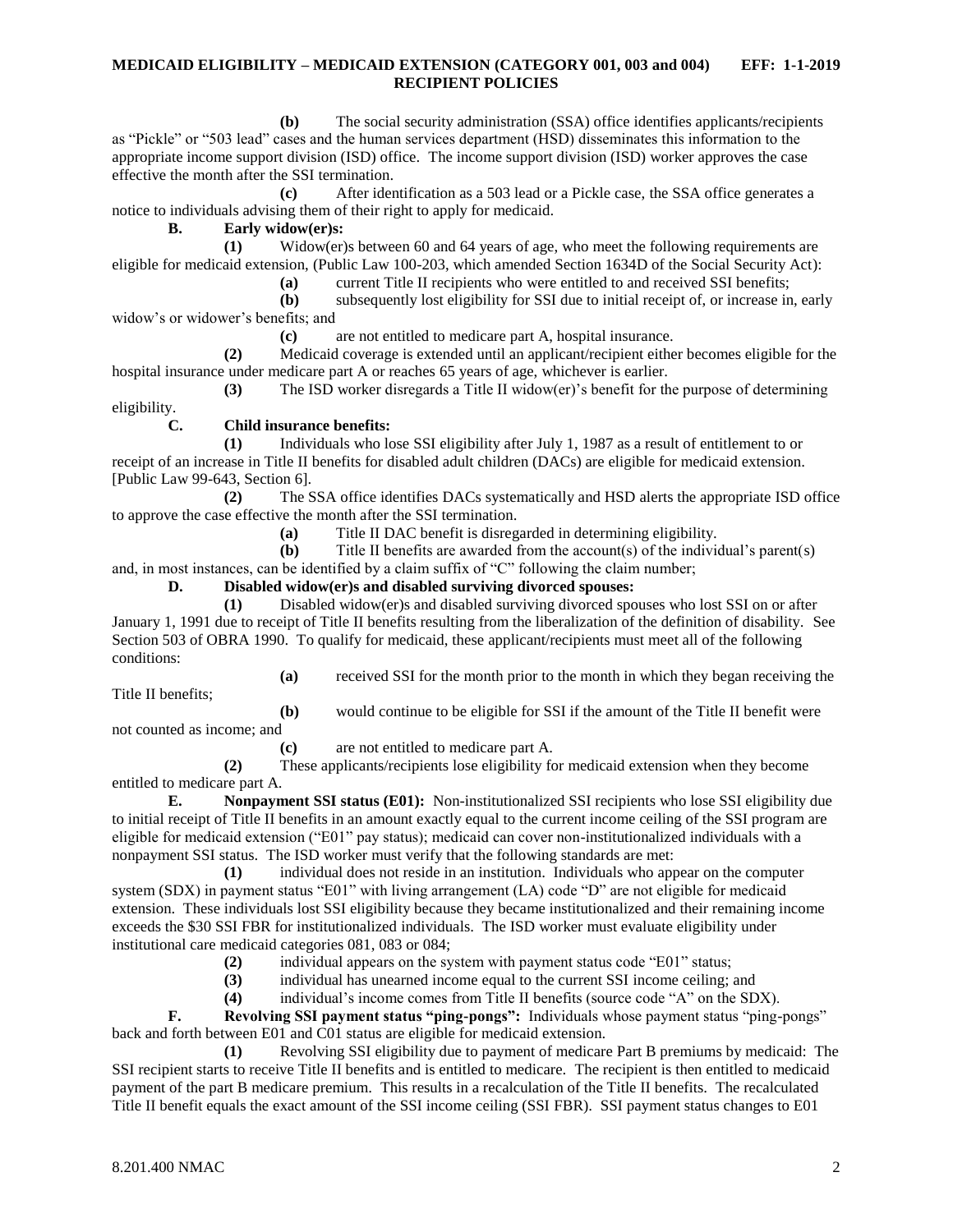and medicaid stops paying the Part B premium. Without medicaid payment of the Part B premium, the Title II and (SSI) benefits are recomputed and the individual is eligible for SSI payments (C01). The scenario repeats, resulting in the ping-pong effect. Individuals initially eligible for medicaid extension under E01 status lose eligibility when their income exceeds the SSI income ceiling.

**(2)** Avoidance of revolving eligibility status: To avoid this situation, at the applicant/recipient's request, he or she can be eligible for medicaid as a medicaid extension case though eligibility can ping-pong back and forth between SSI payment status (C01) and SSI nonpayment status (E01).

**(3)** Referral process: The SSA refers these individuals to HSD using the "E01-C01 medicaid extension referral form." The ISD worker enters these applicants/recipients on the eligibility computer system as medicaid extension eligibles. SSA has already established that these individuals meet all SSI criteria except that their Title II benefit equals the exact amount of the SSI income ceiling.

#### **G. Recipients ineligible for SSI cash benefits:**

**(1)** Certain recipients of SSI who become ineligible for cash benefits are automatically extended medicaid benefits for an additional two months following the month in which the SSI case was closed. If the state is paying the recipient's medicare premiums (buy-in), this benefit is also continued during the period of extended benefits.

**(2)** Applicants/recipients automatically eligible for two months extended medicaid and buyin as former SSI recipients are limited to those who lost SSI cash benefit for the following reasons:

|                                                | (a)                        | E01-Eligible for benefits, but no payment is due based on the payment          |
|------------------------------------------------|----------------------------|--------------------------------------------------------------------------------|
| computation;                                   |                            |                                                                                |
|                                                | (b)                        | N01-Non-pay recipient's countable income exceeds Title XVI limitations;        |
|                                                | (c)                        | N04-Non-pay non-excludable resources exceed Title XVI limitations;             |
|                                                | (d)                        | N05-Non-pay recipient's gross income from self-employment exceeds Title XVI    |
| limitations;                                   |                            |                                                                                |
|                                                | (e)                        | N07-Non-pay recipient's disability ceased;                                     |
|                                                | (f)                        | N08-Non-pay recipient's blindness ceased;                                      |
|                                                | (g)                        | N12-Non-pay recipient voluntarily withdrew from the program;                   |
|                                                | (h)                        | N14-Non-pay aged claim denied for age;                                         |
|                                                | (i)                        | N16-Non-pay disability claim denied. Applicant not disabled;                   |
|                                                | (i)                        | N19-Non-pay recipient has voluntarily terminated participation in the SSI      |
| program;                                       |                            |                                                                                |
|                                                | $\left( \mathbf{k}\right)$ | N27-Non-pay disability terminated due to substantial gainful activity (SGA);   |
|                                                | $\mathbf{I}$               | N30-Non-pay slight impairment-medical consideration alone, no visual           |
| impairment;                                    |                            |                                                                                |
|                                                | (m)                        | N31-Non-pay capacity for SGA-customary past work, no visual impairment;        |
|                                                | (n)                        | N32-Non-pay capacity for SGA-other work, no visual impairment;                 |
|                                                | (0)                        | N33-Non-pay engaging in SGA despite impairment, no visual impairment;          |
|                                                | (p)                        | N34-Non-pay impairment is no longer severe at time of adjudication and did not |
| last 12 months, no visual impairment;          |                            |                                                                                |
|                                                | (q)                        | N35-Non-pay impairment is severe at time of adjudication but not expected to   |
| last 12 months, no visual impairment;          |                            |                                                                                |
|                                                | (r)                        | N41-Non-pay slight impairment-medical condition alone, visual impairment;      |
|                                                | (s)                        | N42-Non-pay capacity for SGA-customary work visual impairment;                 |
|                                                | (t)                        | N43-Non-pay capacity for SGA-other work, visual impairment, or impairment      |
| disabling for a period of less than 12 months; |                            |                                                                                |
|                                                | $(\mathbf{u})$             | N44-Non-pay engaging in SGA despite impairment, visual impairment.             |
|                                                | (v)                        | N45-Non-pay impairment no longer severe at the time of adjudication and did    |
| not last 12 months, visual impairment;         |                            |                                                                                |
|                                                | $(\mathbf{w})$             | N46-Non-pay impairment is severe at the time of adjudication but not expected  |
| to last 12 months, visual impairment;          |                            |                                                                                |
|                                                | (x)                        | N51-Non-pay impairment does not meet or equal listing (disabled child under    |
| $18$ only);                                    |                            |                                                                                |
|                                                | (y)                        | S07-Suspended-returned check for other than death, address, payee change, or   |
| death of representative payee;                 |                            |                                                                                |
|                                                | (z)                        | S08-Suspended-representative payee development pending;                        |
|                                                | (aa)                       | S10-Suspended-adjudicative suspense (system generated);                        |
|                                                |                            |                                                                                |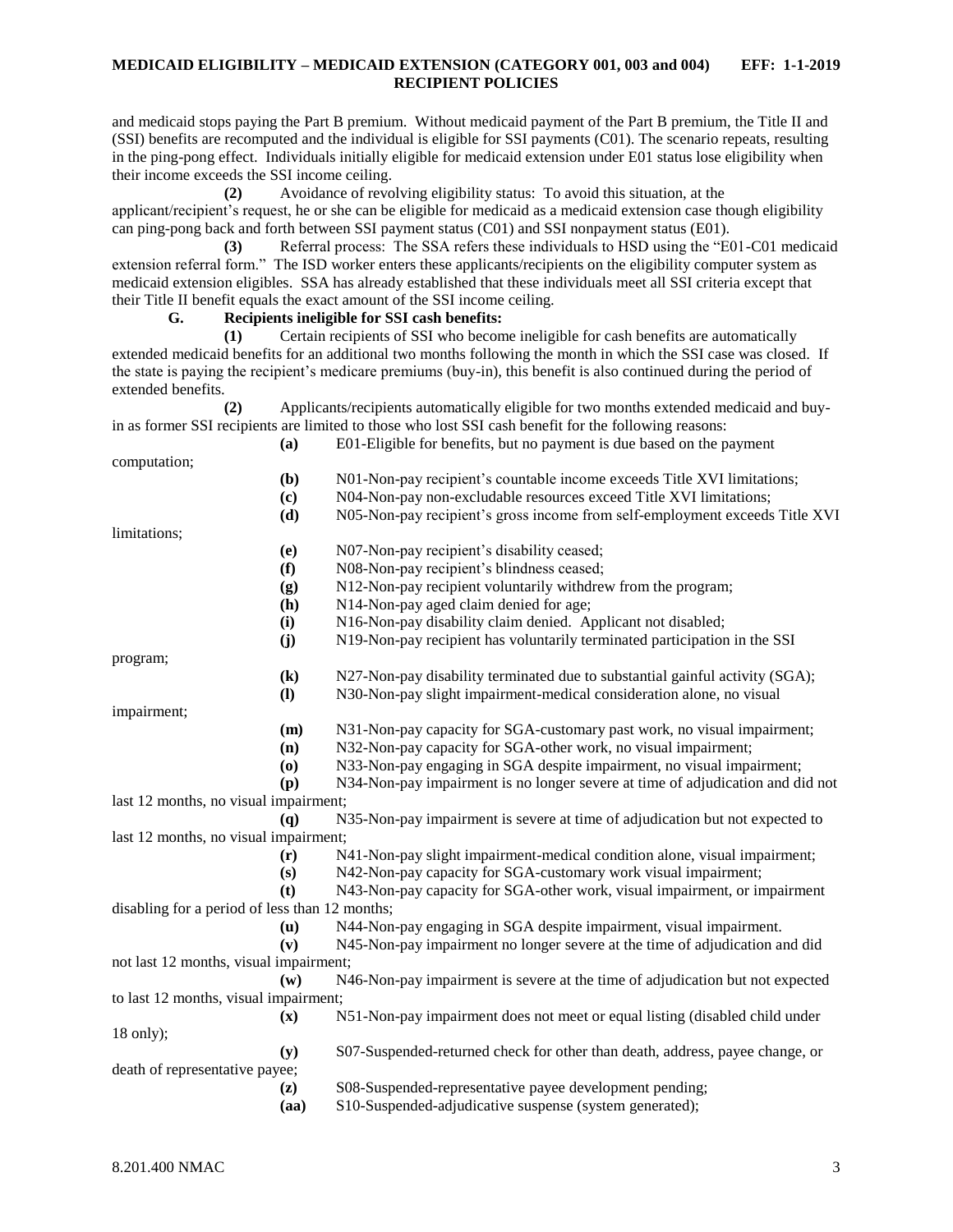**(bb)** S21-Suspended-the recipient is presumptively disabled or blind and has received

three months payments;

**(cc)** T30-Terminated-received payments, but must be re-established to correct SSR;

**(dd)** T31-Terminated-system generated termination (payment previously made). Recipient met denial or non-pay terminated criteria;

**(ee)** T33-Terminated-manual termination (previous payment made).

**(3) Ex-Parte Review:** Individuals who lose SSI eligibility, who are automatically extended for two months, per one of the reasons in Subsection G of 8.201.400.10 NMAC, are automatically evaluated for another medicaid category of eligibility before their extension period expires. If determined eligible the new medicaid category begins the month following the two month extension period. [8.201.400.10 NMAC - Rp, 8.201.400.10 NMAC, 1/1/2019]

<span id="page-4-0"></span>**8.201.400.11 GENERAL RECIPIENT REQUIREMENTS:**

[8.201.400.11 NMAC - Rp, 8.201.400.11 NMAC, 1/1/2019]

<span id="page-4-1"></span>**8.201.400.12 ENUMERATION:** An applicant/recipient must furnish his or her social security number in accordance with 8.200.410.10 NMAC. [8.201.400.12 NMAC - Rp, 8.201.400.12 NMAC, 1/1/2019]

<span id="page-4-2"></span>**8.201.400.13 CITIZENSHIP:** Refer to Medical Assistance Program Manual Section 8.200.410.11 NMAC. [8.201.400.13 NMAC - Rp, 8.201.400.13 NMAC, 1/1/2019]

<span id="page-4-3"></span>**8.201.400.14 RESIDENCE:** Applicants/recipients must be physically present in New Mexico and have demonstrated intent to remain in the state. If an applicant/recipient does not have the present mental capacity to declare intent, a parent, guardian, or adult child may assume responsibility for the declaration of intent. If an applicant/recipient does not have the present mental capacity to declare intent and there is no guardian or relative to assume responsibility for a declaration of intent, the state where the applicant/recipient is living is recognized as the state of residence. Temporary absence from the state does not prevent eligibility. A temporary absence exists when an applicant/recipient leaves the state for a specific purpose with a time-limited purpose and intends to return to New Mexico when that purpose has been accomplished. Applicants/recipients who are eligible for New Mexico medicaid are terminated if they move out of state.

[8.201.400.14 NMAC - Rp, 8.201.400.14 NMAC, 1/1/2019]

<span id="page-4-4"></span>**8.201.400.15 NONCONCURRENT RECEIPT OF ASSISTANCE:** To be eligible for medicaid extension under the 503 leads and Pickle group, an applicant/recipient must have been eligible for, and have received, both Title II and SSI benefits concurrently in any month that he/she is currently receiving Title II benefits. [8.201.400.15 NMAC - Rp, 8.201.400.15 NMAC, 1/1/2019]

<span id="page-4-5"></span>**8.201.400.16 SPECIAL RECIPIENT REQUIREMENTS:** To be eligible for medicaid extension, an applicant/recipient must be aged, blind, or disabled as defined by the social security administration (SSA). This determination is made by SSA prior to applicable for medicaid extension. [8.201.400.16 NMAC - Rp, 8.201.400.16 NMAC, 1/1/2019]

<span id="page-4-6"></span>**8.201.400.17 AGE:** Applicants/recipients for medicaid extension must meet the age requirements as specified in 8.201.400.10 NMAC, Basis for Defining the Group. [8.201.400.17 NMAC - Rp, 8.201.400.17 NMAC, 1/1/2019]

<span id="page-4-7"></span>**8.201.400.18 RECIPIENT RIGHTS AND RESPONSIBILITIES:** An applicant/recipient is responsible for establishing his/her eligibility for medicaid. As part of this responsibility, the applicant/recipient must provide required information and documents or take the actions necessary to establish eligibility. Failure to do so must result in a decision that eligibility does not exist. An applicant/recipient must also grant HSD permission to contact other persons, agencies or sources of information which are necessary to establish eligibility. [8.201.400.18 NMAC - Rp, 8.201.400.18 NMAC, 1/1/2019]

<span id="page-4-8"></span>**8.201.400.19 ASSIGNMENT OF MEDICAL SUPPORT:** Refer to Medical Assistance Program Manual Subsection F of 8.200.420.12 NMAC.